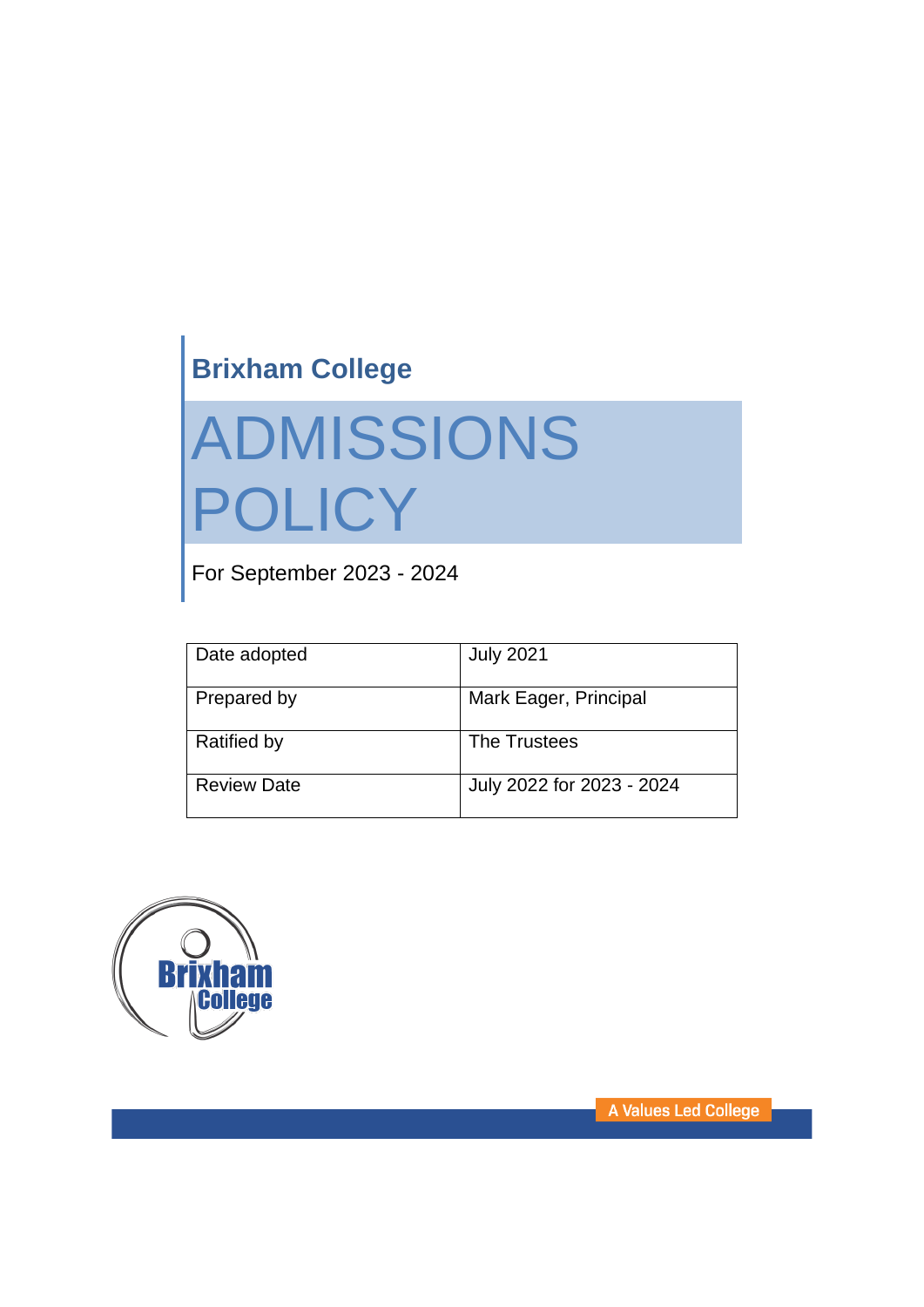# **Background**

Brixham College as an Academy School operates its own Admissions Policy as set out below. This policy is the responsibility of the Governing Body of the College. It is hoped that the policy will be operated without significant year-onyear change to introduce stability into the admissions to the College.

#### **Purpose**

The purpose of this policy is to ensure that all prospective students are treated fairly and that Brixham College continues to provide an educational facility to serve its local community in which it resides. To achieve this, it will work in cooperation with other admitting Authorities.

#### **Designated Area**

Brixham College wishes to serve its community and, as such, seeks to service a specific area. This area is the postal area TQ5. However increasingly students join us from outside our catchment area. Priorities for admission to Year 7 in September are:

1. **A looked after child** or a child who was previously looked after but immediately after being looked after became subject of an adoption, residence, or special guardianship order. A looked after child is a child who is (a) in the care of a local authority, or (b) being provided with accommodation by a local authority in the exercise of their social services functions.

#### **2. Those who live inside the catchment area and**

- 2a. have a sibling on roll at the time of application. Siblings are defined, for the purpose of admission to the School, as children who live as brother and sister in the same house, including natural, adopted, step and foster brothers and sisters
- 2b. the children of members of School staff who have been employed at the school for two or more years when the application is made and who fulfil the criteria set out in the School Admissions Code
- 2c. do not have a sibling on role at the time of application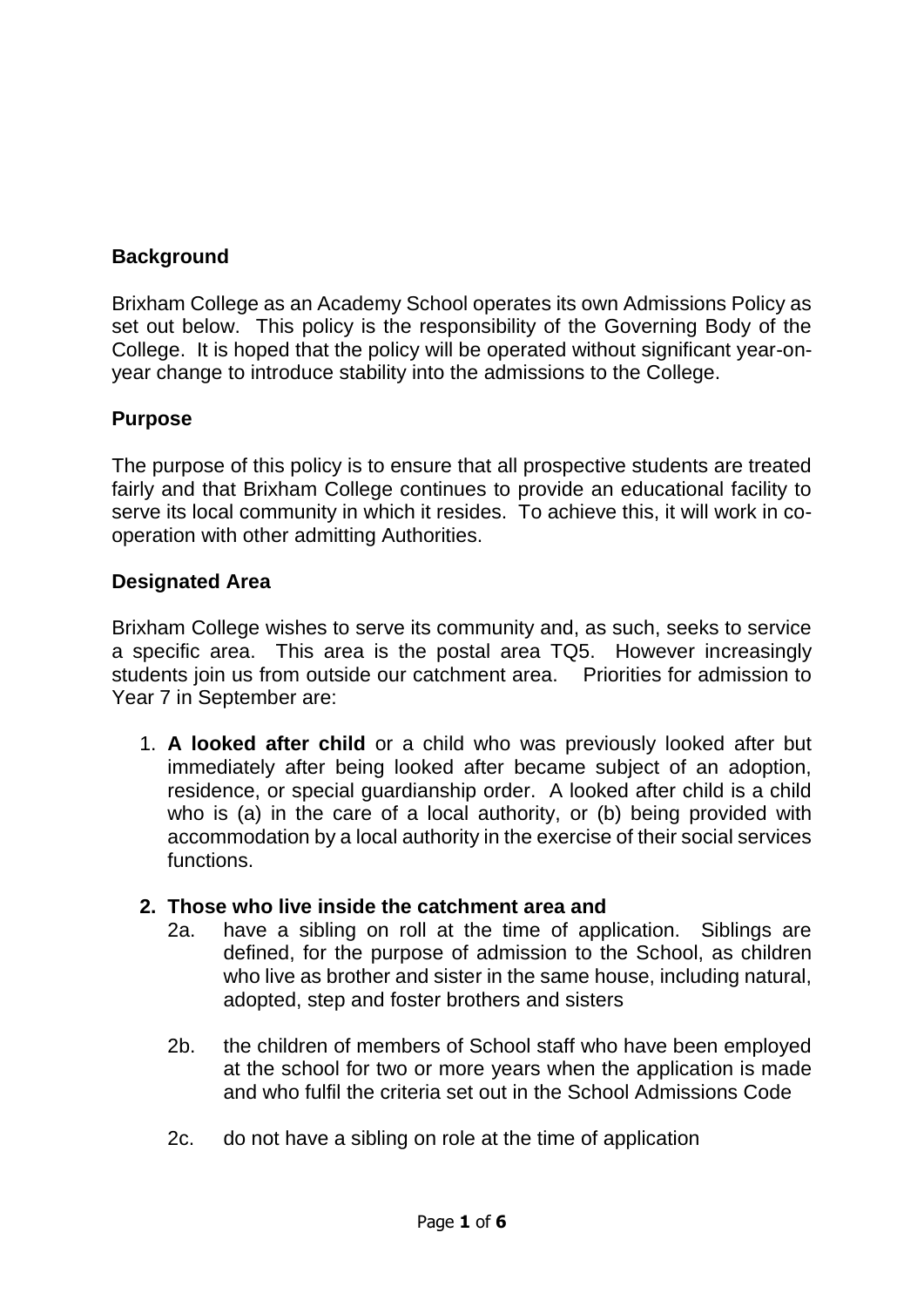Where there are more applications than places available in a particular category, those living closest to the College will have priority for any places available (i.e. the shorter the distance the higher the priority). Distance will be measured from the entrance of the home address to the nearest official entrance of the College on a straight line basis. This is for admissions purposes only and is not to be used to determine eligibility for school transport. In the event that applicants cannot be separated using the distance tie breaker (i.e. they live identical distances from the College), the allocation of a place will be by lot.

#### **3. Those who live outside of the catchment area and**

- 3a. have a sibling on roll at the time of application. Siblings are defined, for the purpose of admission to the School, as children who live as brother and sister in the same house, including natural, adopted, step and foster brothers and sisters.
- 3b. the children of members of School staff who have been employed at the school for two or more years when the application is made and who fulfil the criteria set out in the School Admissions Code.
- 3c. do not have a sibling on roll at the time of application

Where there are more applications than places available in a particular category, those living closest to the College will have priority for any places available (i.e. the shorter the distance the higher the priority). Distance will be measured from the entrance of the home address to the nearest official entrance of the College on a straight line basis. This is for admissions purposes only and is not to be used to determine eligibility for school transport. In the event that applicants cannot be separated using the distance tie breaker (i.e. they live identical distances from the College), the allocation of a place will be by lot.

In the event of two or more applicants living exactly the same distance from the school, the allocation will be made by lot. Where applications are received from families with multiple birth siblings (twins, triplets, etc.,) every effort will be made to allocate places at the same school, including offering places (s) above the Planned Admission Number (PAN) wherever possible. Where that is not possible parents will be invited to decide which of the children should be allocated the available place (s).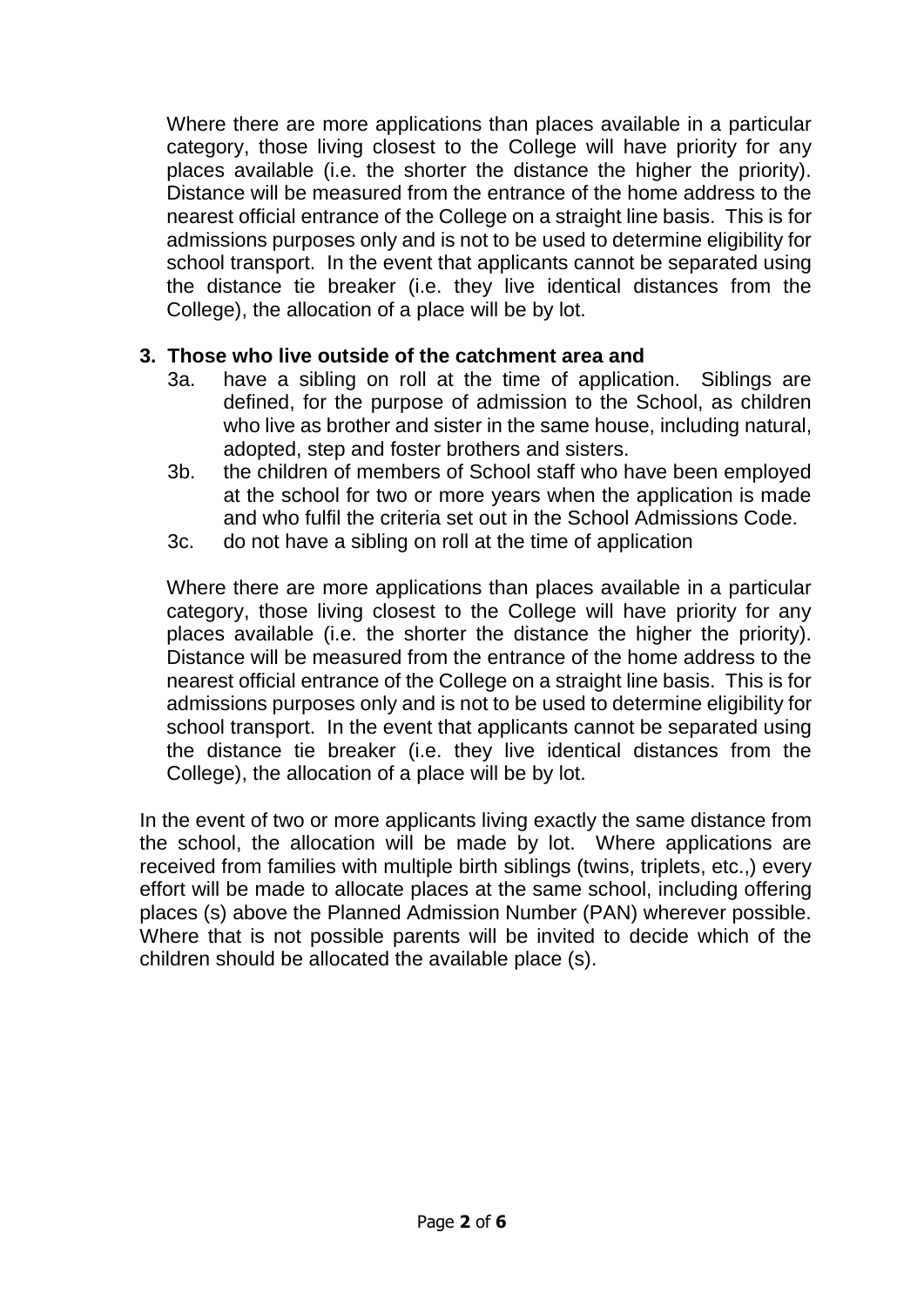# **Children with Statements of Special Educational Needs**

Section 324 of the Education Act 1996 requires the Governing Body to admit a child with a statement of special educational needs that names their school as long as the College can meet their needs within the funding protocol. This is not an oversubscription criteria and schools must admit such children whether they have vacancies or not. Therefore places will be allocated to these students before other applicants.

# **Casual Admissions and Waiting List**

After places have been allocated, a waiting list will be maintained at the College for Year 7 up until the end of the first term, prioritised according to the admissions criteria above. New names will be added to these lists, according to the priority. When places become available at any time after the allocation process, these will be offered to students on the list. When places become available, the allocation for casual admissions for Years 8 to 11, and for Year 7 from the beginning of the Spring Term, will be prioritised and offered to those in the following priority:

- 1. A looked after child or a child who was previously looked after but immediately after being looked after became subject of an adoption, residence, or special guardianship order. A looked after child is a child who is (a) in the care of a local authority, or (b) being provided with accommodation by a local authority in the exercise of their social services functions.
- 2. Incomer- relocated into Torbay with no school place
- 3. Change of domestic circumstances relocated locally within Torbay, or current school becomes non-viable because of family/social/economic reasons
- 4. Parental Transfer parental reasons e.g. parent considers there to be difficulties with present school

False information, or information found to be false subsequent to the allocation of a place, would lead either to the place not being allocated or if the place had been allocated it would be withdrawn.

In exceptional circumstances the College reserves the right not to admit a student who is perceived to be a risk to others and themselves due to extreme behavioural issues.

#### **Fair Access Protocols**

Children who are the subject of a direction by a local authority to admit or who are allocated to a school in accordance with a Fair Access Protocol **must** take precedence over those on a waiting list. The Protocol aims to ensure that the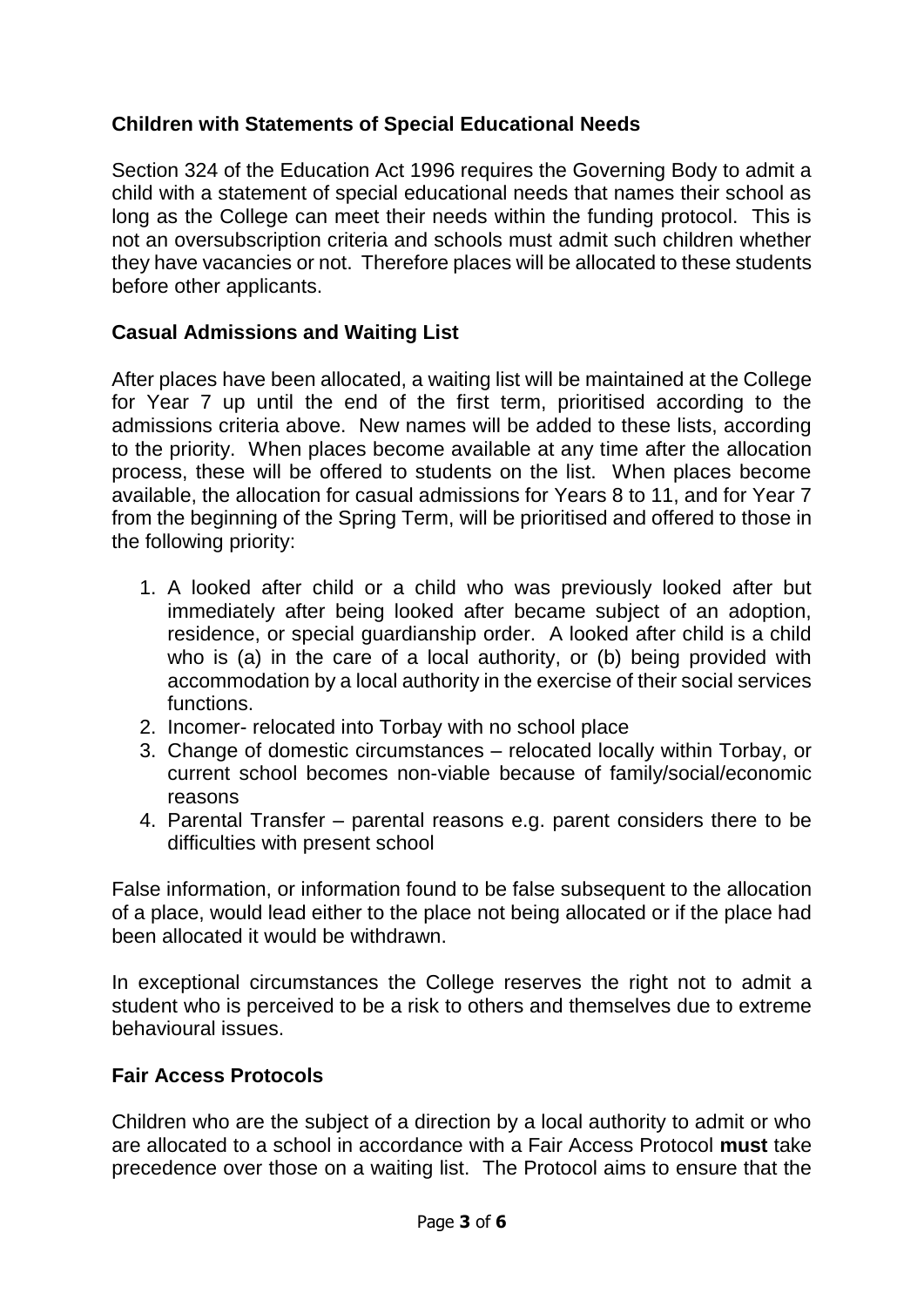needs of pupils are fully considered before admission to school and that they are admitted to school without undue delay.

Children who may be considered under this Protocol include:

- a) Children from the criminal justice system or PRUs who need to be reintegrated into mainstream education
- b) Children who have been out of education for two months or more\*
- c) Children of Gypsies, Roma, Travellers, refugees and asylum seekers
- d) Children who are homeless (including children living in refuges)
- e) Children with unsupportive family backgrounds for whom a place has not been sought
- f) Children who are carers
- $\mathbf{g}$ ) Children with SEN, disabilities or medical conditions (but without a Statement)
- h) Children with a child protection plan in place
- i) Children who were permanently excluded from their last maintained school placement and who are ready for re-integration to an alternative school
- j) Children returning to school following a period of unsuccessful elective home education

# **Multiple Birth Siblings**

Where applications are received from families with multiple birth siblings (twins, triplets, etc.) every effort will be made to allocate places at the College, including offering place(s) above the Published Admission Number (PAN) wherever possible. Where that is not possible parents will be invited to decide which of the children should be allocated the available place(s).

Where applications are made at the same time for two children not falling within multiple birth siblings, (sometimes referred to as contemporaneous admissions) the application will not be considered under the 'sibling' criteria.

#### **Residential Address**

The child's home address is taken to be the address of the persons with parental responsibility with whom the child lives for 80% or more of the school week. The College may seek proof of residence. Evidence such as a utility bill, Council Tax demand or solicitor's letter confirming a signed contract for a house purchase would be deemed appropriate. Failure to satisfy the College of residence at the address used in an application for the allocation of a place will lead to the withdrawal of the place if it has been offered.

#### **Admission of children outside their normal age group**

Parents may seek a place for their child outside of their normal age group, for example, if the child is gifted and talented or has experienced problems such as ill health.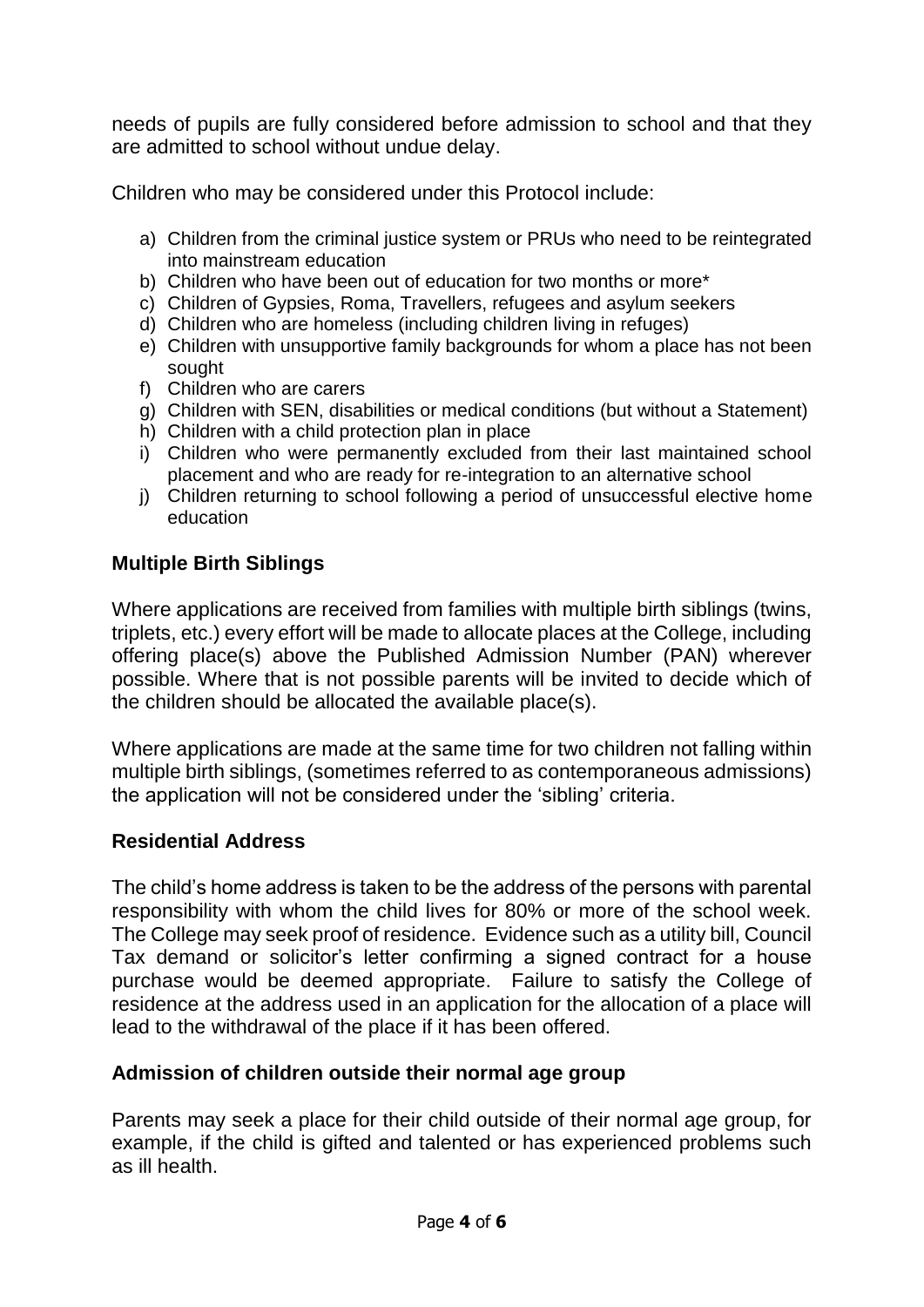The College will make a decision on the basis of the circumstances of each case and in the best interests of the child concerned. This will include taking account of the parents' views; information about the child's academic, social and emotional development; where relevant their medical history they have previously been educated out of their normal age group; and whether they may naturally have fallen into a lower age group if it were not for being born prematurely. We will also take into account the views of the present school concerned. When informing a parent of our decision on the year group the child should be admitted to, the College will set out clearly the reasons for our decision.

# **College Admissions Panel**

The College Admissions Panel for Brixham College will consist of the Principal, Vice Principal – Standards for Learning, the designated College's Admissions Officer, plus

Three members of the Governing Body of the College. This Panel will be responsible for the allocation of places for Brixham College, and it is not possible for any individual member to allocate a place.

# **Appeals Process**

If an applicant is not satisfied with the final outcome of the application process, and there are exceptional circumstances supporting an application for a place, then an appeal may be made. Applicants have the right to appeal, which may be exercised at their discretion, in accordance with the procedure laid down in the TIPS 2 booklet, obtainable from Brixham College, Higher Ranscombe Road, Brixham, Devon TQ5 9HF or the Torbay Independent Appeals Panel, c/o Democratic Services, Torbay Council, Town Hall, Torquay TQ1 3DR. Enquiries can also be made to Children's Services on 01803 208908. This will involve completing an appeal form and the Appeals Panel, which is independent of the College and LA, at a meeting which parents are encouraged to attend, will decide the case. Parents cannot appeal again in the same academic year unless there have been significant and material changes in parents' circumstances and that if they feel there are such circumstances they need to make a fresh application. The Panel's decision is legally binding on the parents and the College.

#### **Local Authority's Policy on School Transport**

Free transport maybe provided to the nearest school where the LA can offer you a place, provided the distance is beyond the statutory walking distance of three miles. If you choose to send your child to a school which does not qualify for free transport, as explained above, the journey to school will be your